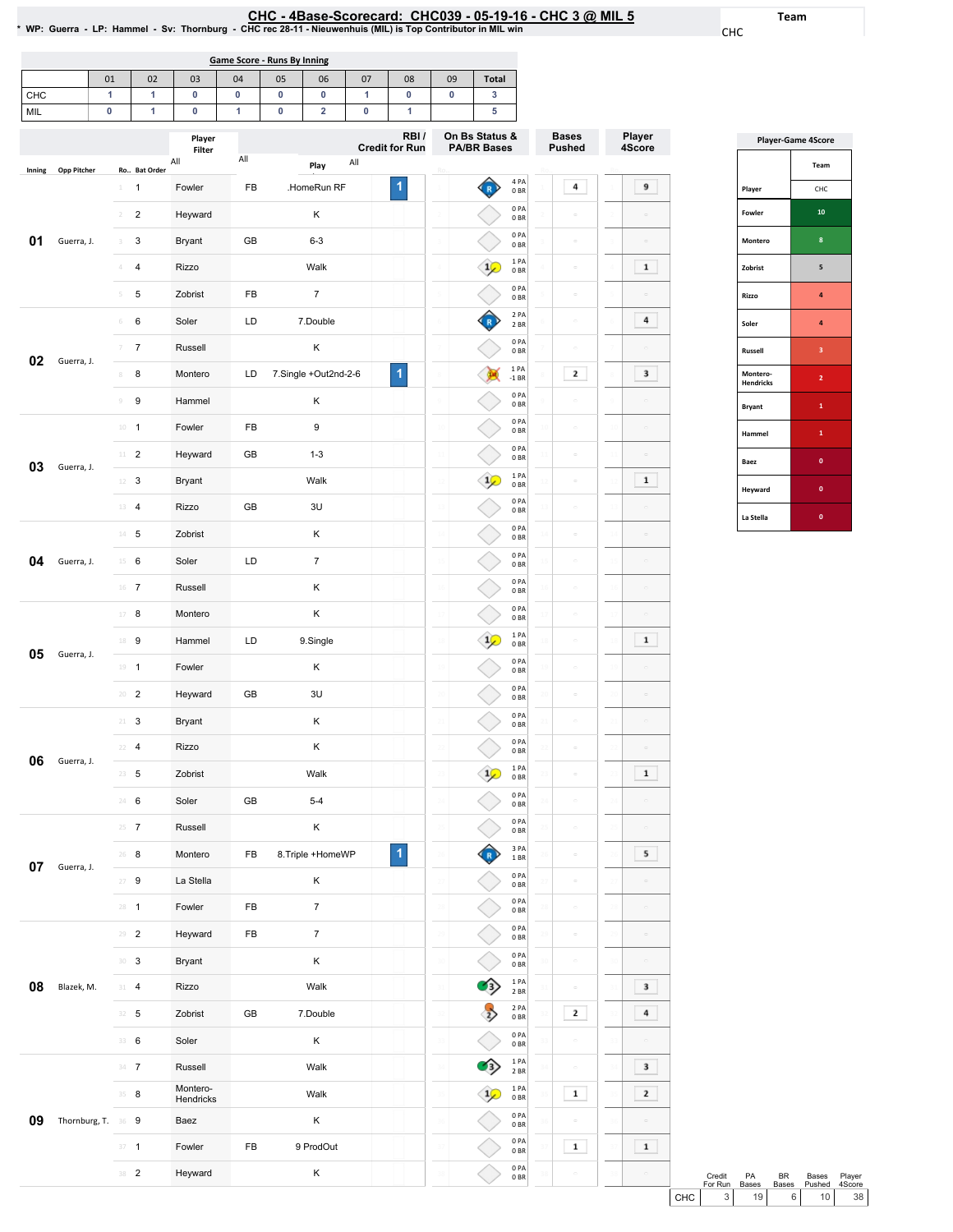MIL - 4Base-Scorecard: CHC039 - 05-19-16 - CHC 3 @ MIL 5 ـ WP: Guerra<br>WP: Guerra - LP: Hammel - Sv: Thornburg - CHC rec 28-11 - Nieuwenhuis (MIL) is Top Contributor in MIL win \*

| $\mathbf{1}$<br>CHC<br>$\pmb{0}$<br>MIL | $\mathbf{1}$<br>$\mathbf{1}$ | $\pmb{0}$<br>$\pmb{0}$ | $\pmb{0}$<br>$\overline{1}$ | 0<br>$\pmb{0}$ | $\pmb{0}$<br>$\overline{\mathbf{2}}$ | 1<br>$\pmb{0}$ | 0<br>$\mathbf{1}$       | $\pmb{0}$ | $\overline{\mathbf{3}}$<br>5 |               |        |
|-----------------------------------------|------------------------------|------------------------|-----------------------------|----------------|--------------------------------------|----------------|-------------------------|-----------|------------------------------|---------------|--------|
|                                         |                              |                        |                             |                |                                      |                | RBI/                    |           | On Bs Status &               | <b>Bases</b>  | Player |
|                                         |                              |                        |                             |                |                                      |                | <b>Credit for Run</b>   |           | <b>PA/BR Bases</b>           | <b>Pushed</b> | 4Score |
|                                         | $\mathbf{1}$                 | Villar                 | LD                          |                | $\overline{7}$                       |                | 0                       |           | ◆                            |               |        |
| 01                                      | $\mathbf 2$                  | Presley                |                             |                | Κ                                    |                | $\overline{\mathbf{0}}$ |           | ♦                            |               |        |
|                                         | 3                            | Gennett                | FB                          |                | 8                                    |                | $\overline{\mathbf{0}}$ |           |                              |               |        |
|                                         | $\overline{\mathbf{4}}$      | Carter                 |                             |                | Κ                                    |                | $\overline{\mathbf{0}}$ |           |                              |               |        |
|                                         | 5                            | Nieuwenhuis            | LD                          |                | 7.Single<br>+3rd-E2+HomeWP           |                | $\overline{\mathbf{1}}$ |           | $\bigodot$                   |               |        |
| 02                                      | 6                            | Perez                  |                             |                | Walk +2ndWP                          |                |                         |           | $\frac{1}{2}$                |               |        |
|                                         | $\overline{7}$               | Flores                 | LD                          |                | 9                                    |                |                         |           |                              |               |        |
|                                         | 8                            | Maldonado              | GB                          |                | $5 - 3$                              |                |                         |           |                              |               |        |
|                                         | 9                            | Guerra                 | PU                          |                | $\overline{4}$                       |                |                         |           |                              |               |        |
|                                         | $\mathbf{1}$                 | Villar                 |                             |                | Κ                                    |                |                         |           |                              |               |        |
| 03                                      | $\overline{2}$               | Presley                | LD                          |                | 8.Single                             |                |                         |           | œ                            |               |        |
|                                         | 3                            | Gennett                | GB                          |                | $5 - 3$                              |                |                         |           |                              |               |        |
|                                         | $\overline{4}$               | Carter                 | FB                          |                | .HomeRun CF                          |                |                         |           | $\bigodot$                   |               |        |
|                                         | 5                            | Nieuwenhuis            | GB                          |                | $3 - 1$                              |                |                         |           | ◆                            |               |        |
| 04                                      | 6                            | Perez                  |                             |                | Κ                                    |                |                         |           | ●                            |               |        |
|                                         | $\overline{7}$               | Flores                 |                             |                | Walk                                 |                |                         |           | ◆                            |               |        |
|                                         | 8                            | Maldonado              | FB                          |                | 8                                    |                |                         |           | ◆                            |               |        |
|                                         | 9                            | Guerra                 |                             |                | Κ                                    |                |                         |           | ◆                            |               |        |
| 05                                      | $\mathbf{1}$                 | Villar                 | GB                          |                | $4 - 3$                              |                |                         |           | ◆                            |               |        |
|                                         | $\overline{2}$               | Presley                | GB                          |                | 3U                                   |                |                         |           |                              |               |        |
|                                         | 3                            | Gennett                | LD                          |                | 7.Single                             |                |                         |           | $\hat{R}$                    |               |        |
|                                         | 4                            | Carter                 |                             |                | $\sf K$                              |                |                         |           | ♦                            |               |        |
| 06                                      | 5                            | Nieuwenhuis            | FB                          |                | .HomeRun RF                          |                | $\overline{a}$          |           | $\hat{R}$                    |               |        |
|                                         | 6                            | Perez                  | GB                          |                | $6 - 3$                              |                | $\overline{\mathbf{0}}$ |           |                              |               |        |
|                                         | $\overline{7}$               | Flores                 |                             |                | $\sf K$                              |                | $\boldsymbol{0}$        |           | ♦                            |               |        |
|                                         | 8                            | Maldonado              | FB                          |                | $\bf 8$                              |                | $\overline{\mathbf{0}}$ |           | ◆                            |               |        |
|                                         | 9                            | Walsh                  |                             |                | $\sf K$                              |                | $\boldsymbol{0}$        |           |                              |               |        |
| $07\,$                                  | $\mathbf{1}$                 | Villar                 | GB                          |                | 8.Single                             |                | 0                       |           | չ                            |               |        |
|                                         | $\overline{2}$               | Presley                | GB                          |                | $6\cup$                              |                | $\overline{\mathbf{0}}$ |           |                              |               |        |
|                                         | 3                            | Gennett                | LD                          |                | 8.Single                             |                | $\overline{\mathbf{0}}$ |           | $\bigodot$                   |               |        |
|                                         | $\overline{\mathbf{4}}$      | Carter                 |                             |                | $\sf K$                              |                | $\overline{\mathbf{0}}$ |           |                              |               |        |
|                                         | 5                            | Nieuwenhuis            | FB                          |                | 7 ProdOut                            |                | $\overline{\mathbf{0}}$ |           |                              |               |        |
| 08                                      | $\,6\,$                      | Perez                  | GB                          |                | 8.Single +2ndSB<br>+3rdSB            |                | $\overline{\mathbf{1}}$ |           | Q)                           |               |        |
|                                         | $\overline{7}$               | Flores                 |                             |                | Walk +2ndSB                          |                | 0                       |           | $\ddot{\bullet}$             |               |        |
|                                         | $\bf8$                       | Maldonado              |                             |                | Walk                                 |                | $\bullet$               |           |                              |               |        |
|                                         | $\boldsymbol{9}$             | Lucroy                 |                             |                | Κ                                    |                | $\overline{\mathbf{0}}$ |           |                              |               |        |
|                                         |                              |                        |                             |                |                                      |                |                         |           |                              |               |        |



Credit PA BR Bases Player<br>ForRun Bases Bases Pushed 4Score<br>MIL 5 18 13 14 50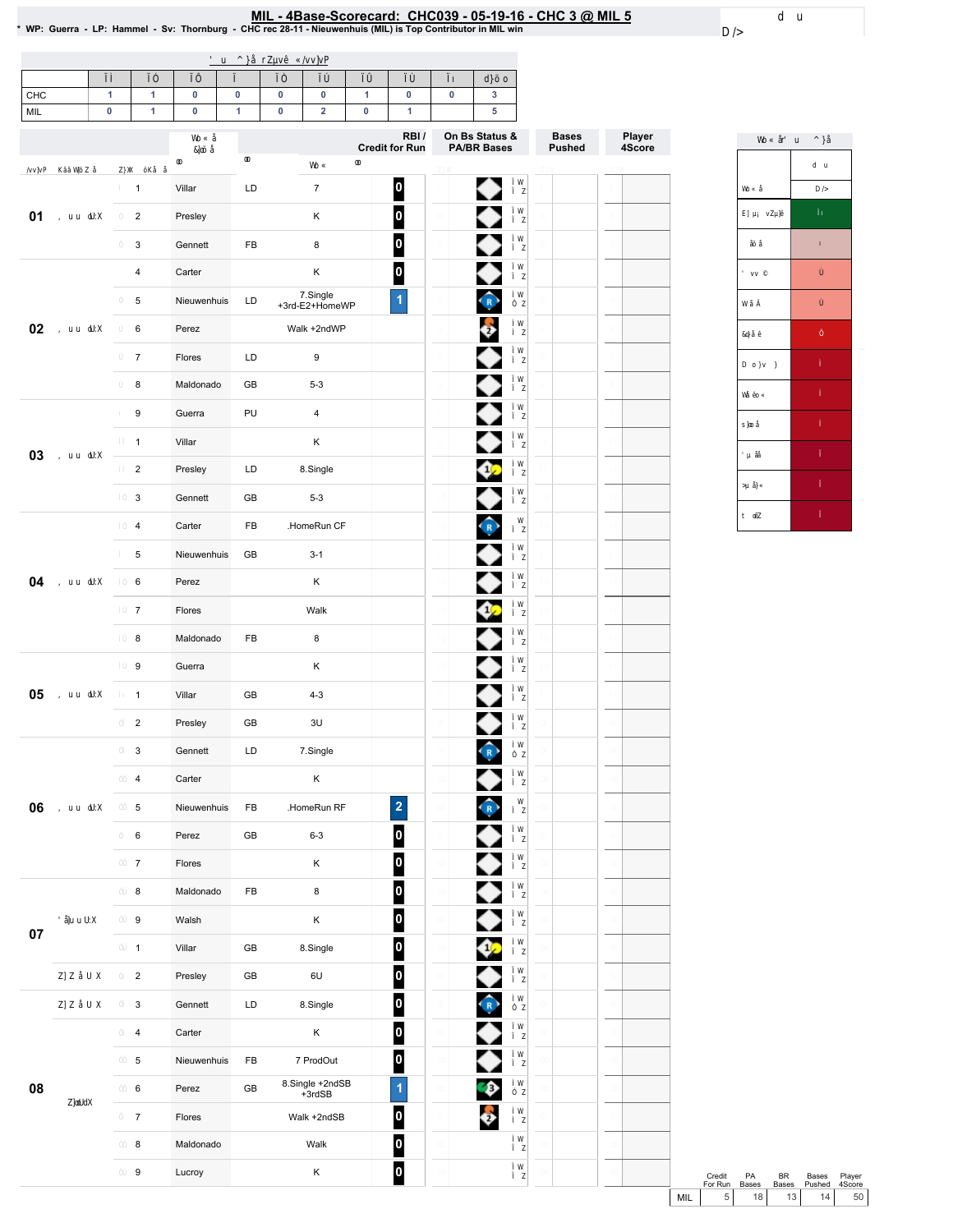EHC-4Base-Scorecard: CHC039 - 05-19-16 - CHC 3 @ MIL 5 ـ CWP: Guerra<br>\*WP: Guerra - LP: Hammel - Sv: Thornburg - CHC rec 28-11 - Nieuwenhuis (MIL) is Top Contributor in MIL win

|                          | CHC - 4BaseScore - Player 4Score by Batting Order<br>CHC039 - 05-19-16 - CHC 3 @ MIL 5<br>WP: Guerra - LP: Hammel - Sv: Thornburg - CHC rec 28-11 - Nieuwenhuis (MIL) is Top Contributor in MIL win |           |                  |                |                      |   |   |   |                         |                |           |  |  |  |
|--------------------------|-----------------------------------------------------------------------------------------------------------------------------------------------------------------------------------------------------|-----------|------------------|----------------|----------------------|---|---|---|-------------------------|----------------|-----------|--|--|--|
|                          |                                                                                                                                                                                                     |           | <b>Bat Order</b> |                |                      |   |   |   |                         |                |           |  |  |  |
| Player                   | Team                                                                                                                                                                                                | Position  | 1                | $\overline{2}$ | 3                    | 4 | 5 | 6 | $\overline{7}$          | 8              | 9         |  |  |  |
| Fowler                   | <b>CHC</b>                                                                                                                                                                                          | <b>CF</b> | 10               |                |                      |   |   |   |                         |                |           |  |  |  |
| Montero                  | CHC                                                                                                                                                                                                 | C         |                  |                |                      |   |   |   |                         | 8              |           |  |  |  |
| Zobrist                  | CHC                                                                                                                                                                                                 | 2B        |                  |                |                      |   | 5 |   |                         |                |           |  |  |  |
| <b>Rizzo</b>             | CHC                                                                                                                                                                                                 | 1B        |                  |                |                      | 4 |   |   |                         |                |           |  |  |  |
| Soler                    | CHC                                                                                                                                                                                                 | LF.       |                  |                |                      |   |   | 4 |                         |                |           |  |  |  |
| <b>Russell</b>           | CHC                                                                                                                                                                                                 | SS        |                  |                |                      |   |   |   | $\overline{\mathbf{3}}$ |                |           |  |  |  |
| <b>Montero-Hendricks</b> | CHC                                                                                                                                                                                                 | $C+PR$    |                  |                |                      |   |   |   |                         | $\overline{2}$ |           |  |  |  |
| <b>Bryant</b>            | <b>CHC</b>                                                                                                                                                                                          | 3B-LF     |                  |                | $\blacktriangleleft$ |   |   |   |                         |                |           |  |  |  |
| Hammel                   | CHC                                                                                                                                                                                                 | P         |                  |                |                      |   |   |   |                         |                | 1.        |  |  |  |
| Baez                     | <b>CHC</b>                                                                                                                                                                                          | 3B-Dsub   |                  |                |                      |   |   |   |                         |                | $\bullet$ |  |  |  |
| Heyward                  | CHC                                                                                                                                                                                                 | <b>RF</b> |                  | $\bullet$      |                      |   |   |   |                         |                |           |  |  |  |
| La Stella                | CHC                                                                                                                                                                                                 | PH        |                  |                |                      |   |   |   |                         |                | $\bullet$ |  |  |  |

| CHC - 4Score Box - Player Totals<br>None<br>WP: Guerra - LP: Hammel - Sv: Thornburg - CHC rec 28-11 - Nieuwenhuis (MIL) is Top Contributor in MIL win |               |                         |                |                         |                 |                     |                |                |                          |  |  |
|-------------------------------------------------------------------------------------------------------------------------------------------------------|---------------|-------------------------|----------------|-------------------------|-----------------|---------------------|----------------|----------------|--------------------------|--|--|
|                                                                                                                                                       | Team Position | <b>Batting</b><br>Order | Credit For Run | PA Bases                | <b>BR</b> Bases | <b>Bases Pushed</b> | Player 4Score  | Appearances    | <b>Productivity Rate</b> |  |  |
| Player                                                                                                                                                |               | Nbr                     |                |                         |                 |                     |                |                |                          |  |  |
| Fowler                                                                                                                                                | CHC CF        | $\mathbf{1}$            | 1              | 4                       | $\pmb{0}$       | $\,$ 5 $\,$         | 10             | $\sqrt{5}$     | 2.000                    |  |  |
| Montero                                                                                                                                               | CHC C         | 8                       | $\overline{2}$ | 4                       | $\mathbf 0$     | $\overline{2}$      | 8              | 3              | 2.667                    |  |  |
| Zobrist                                                                                                                                               | CHC 2B        | 5                       | 0              | 3                       | $\pmb{0}$       | $\overline{2}$      | 5              | 4              | 1.250                    |  |  |
| Rizzo                                                                                                                                                 | CHC 1B        | 4                       | 0              | $\overline{\mathbf{c}}$ | $\overline{2}$  | $\mathbf 0$         | 4              | $\overline{4}$ | 1.000                    |  |  |
| Soler                                                                                                                                                 | CHC LF        | 6                       | 0              | $\overline{2}$          | 2               | $\pmb{0}$           | 4              | $\overline{4}$ | 1.000                    |  |  |
| Russell                                                                                                                                               | CHC SS        | $\overline{7}$          | 0              | $\overline{1}$          | 2               | $\mathbf 0$         | 3              | 4              | 0.750                    |  |  |
| Montero-Hendricks                                                                                                                                     | CHC C+PR      | 8                       | 0              | 1                       | $\pmb{0}$       | $\mathbf{1}$        | $\overline{2}$ | $\mathbf{1}$   | 2.000                    |  |  |
| Bryant                                                                                                                                                | CHC 3B-LF     | 3                       | 0              | 1                       | $\mathbf 0$     | $\mathbf 0$         | $\mathbf{1}$   | 4              | 0.250                    |  |  |
| Hammel                                                                                                                                                | CHC P         | 9                       | 0              | $\mathbf{1}$            | 0               | $\mathbf 0$         | $\mathbf{1}$   | $\overline{2}$ | 0.500                    |  |  |
| Baez                                                                                                                                                  | CHC 3B-Dsub   | 9                       | 0              | 0                       | $\mathbf 0$     | $\mathbf 0$         | 0              | $\mathbf{1}$   | 0.000                    |  |  |
| Heyward                                                                                                                                               | CHC RF        | $\overline{c}$          | 0              | 0                       | $\mathbf 0$     | $\mathbf 0$         | $\pmb{0}$      | 5              | 0.000                    |  |  |
| La Stella                                                                                                                                             | CHC PH        | 9                       | 0              | 0                       | $\pmb{0}$       | $\mathbf 0$         | $\pmb{0}$      | $\mathbf{1}$   | 0.000                    |  |  |
| <b>Totals</b>                                                                                                                                         |               |                         | 3              | 19                      | 6               | 10                  | 38             | 38             | 1.000                    |  |  |

# CHC-4ScoreBox-PlayerTotals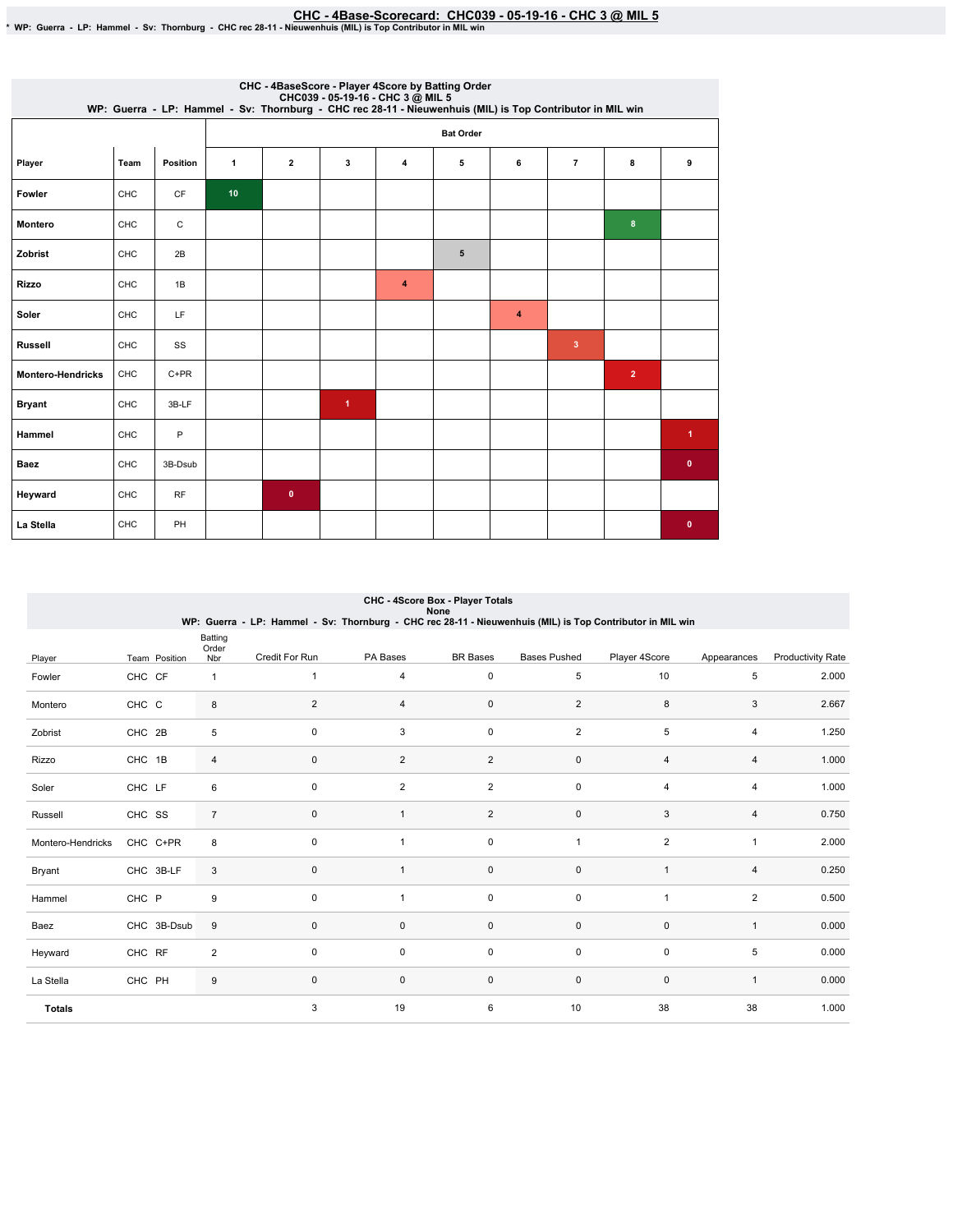MIL - 4Base-Scorecard: CHC039 - 05-19-16 - CHC 3 @ MIL 5 \*<br>\* WP: Guerra - LP: Hammel - Sv: Thornburg - CHC rec 28-11 - Nieuwenhuis (MIL) is Top Contributor in MIL win \*

|                    | MIL - 4BaseScore - Player 4Score by Batting Order<br>CHC039 - 05-19-16 - CHC 3 @ MIL 5<br>WP: Guerra - LP: Hammel - Sv: Thornburg - CHC rec 28-11 - Nieuwenhuis (MIL) is Top Contributor in MIL win |             |                      |                      |   |                  |    |   |                |                      |           |  |  |  |
|--------------------|-----------------------------------------------------------------------------------------------------------------------------------------------------------------------------------------------------|-------------|----------------------|----------------------|---|------------------|----|---|----------------|----------------------|-----------|--|--|--|
|                    |                                                                                                                                                                                                     |             | <b>Bat Order</b>     |                      |   |                  |    |   |                |                      |           |  |  |  |
| Player             | Team                                                                                                                                                                                                | Position    | 1                    | $\overline{2}$       | 3 | 4                | 5  | 6 | $\overline{7}$ | 8                    | 9         |  |  |  |
| <b>Nieuwenhuis</b> | MIL                                                                                                                                                                                                 | <b>CF</b>   |                      |                      |   |                  | 19 |   |                |                      |           |  |  |  |
| Carter             | MIL                                                                                                                                                                                                 | 1B          |                      |                      |   | $\boldsymbol{9}$ |    |   |                |                      |           |  |  |  |
| Gennett            | MIL                                                                                                                                                                                                 | 2B          |                      |                      | 8 |                  |    |   |                |                      |           |  |  |  |
| Perez              | MIL                                                                                                                                                                                                 | 3B          |                      |                      |   |                  |    | 8 |                |                      |           |  |  |  |
| <b>Flores</b>      | MIL                                                                                                                                                                                                 | <b>RF</b>   |                      |                      |   |                  |    |   | $\mathbf{3}$   |                      |           |  |  |  |
| Maldonado          | MIL                                                                                                                                                                                                 | $\mathsf C$ |                      |                      |   |                  |    |   |                | $\blacktriangleleft$ |           |  |  |  |
| Presley            | MIL                                                                                                                                                                                                 | LF          |                      | $\blacktriangleleft$ |   |                  |    |   |                |                      |           |  |  |  |
| Villar             | MIL                                                                                                                                                                                                 | SS          | $\blacktriangleleft$ |                      |   |                  |    |   |                |                      |           |  |  |  |
| Guerra             | <b>MIL</b>                                                                                                                                                                                          | P           |                      |                      |   |                  |    |   |                |                      | $\pmb{0}$ |  |  |  |
| Lucroy             | MIL                                                                                                                                                                                                 | PH          |                      |                      |   |                  |    |   |                |                      | $\bullet$ |  |  |  |
| Walsh              | <b>MIL</b>                                                                                                                                                                                          | PH          |                      |                      |   |                  |    |   |                |                      | $\bullet$ |  |  |  |

|                 | MIL - 4Score Box - Player Totals<br>None                                                                  |               |                         |                |                |                 |                     |                |                |                          |  |  |  |
|-----------------|-----------------------------------------------------------------------------------------------------------|---------------|-------------------------|----------------|----------------|-----------------|---------------------|----------------|----------------|--------------------------|--|--|--|
|                 | WP: Guerra - LP: Hammel - Sv: Thornburg - CHC rec 28-11 - Nieuwenhuis (MIL) is Top Contributor in MIL win |               |                         |                |                |                 |                     |                |                |                          |  |  |  |
| Player          |                                                                                                           | Team Position | Batting<br>Order<br>Nbr | Credit For Run | PA Bases       | <b>BR</b> Bases | <b>Bases Pushed</b> | Player 4Score  | Appearances    | <b>Productivity Rate</b> |  |  |  |
| Nieuwenhuis MIL |                                                                                                           | CF            | 5                       | 3              | 5              | 3               | 8                   | 19             | 4              | 4.750                    |  |  |  |
| Carter          | MIL                                                                                                       | 1B            | 4                       | $\mathbf{1}$   | $\overline{4}$ | $\pmb{0}$       | 4                   | 9              | 4              | 2.250                    |  |  |  |
| Gennett         | MIL                                                                                                       | 2B            | 3                       | $\mathbf 0$    | $\overline{2}$ | 6               | $\mathsf 0$         | 8              | 4              | 2.000                    |  |  |  |
| Perez           | MIL                                                                                                       | 3B            | 6                       | $\mathbf{1}$   | $\overline{2}$ | 3               | $\overline{2}$      | 8              | 4              | 2.000                    |  |  |  |
| Flores          | MIL RF                                                                                                    |               | $\overline{7}$          | $\mathbf 0$    | $\overline{2}$ | $\mathbf{1}$    | $\pmb{0}$           | 3              | 4              | 0.750                    |  |  |  |
| Maldonado       | MIL C                                                                                                     |               | 8                       | $\mathbf 0$    | $\mathbf{1}$   | $\pmb{0}$       | $\pmb{0}$           |                | $\overline{4}$ | 0.250                    |  |  |  |
| Presley         | MIL LF                                                                                                    |               | 2                       | $\mathbf 0$    | $\mathbf{1}$   | 0               | 0                   | $\overline{1}$ | 4              | 0.250                    |  |  |  |
| Villar          | MIL SS                                                                                                    |               | $\mathbf{1}$            | 0              | 1              | 0               | 0                   |                | 4              | 0.250                    |  |  |  |
| Guerra          | MIL P                                                                                                     |               | 9                       | $\mathbf 0$    | $\mathbf 0$    | $\mathsf 0$     | $\mathsf 0$         | $\mathbf 0$    | $\overline{2}$ | 0.000                    |  |  |  |
| Lucroy          | MIL PH                                                                                                    |               | 9                       | $\mathbf 0$    | $\mathbf 0$    | $\mathbf 0$     | $\mathbf 0$         | $\mathbf 0$    | $\mathbf{1}$   | 0.000                    |  |  |  |
| Walsh           | MIL PH                                                                                                    |               | 9                       | $\mathbf 0$    | 0              | 0               | 0                   | $\mathbf 0$    | 1              | 0.000                    |  |  |  |
| <b>Totals</b>   |                                                                                                           |               |                         | 5              | 18             | 13              | 14                  | 50             | 36             | 1.389                    |  |  |  |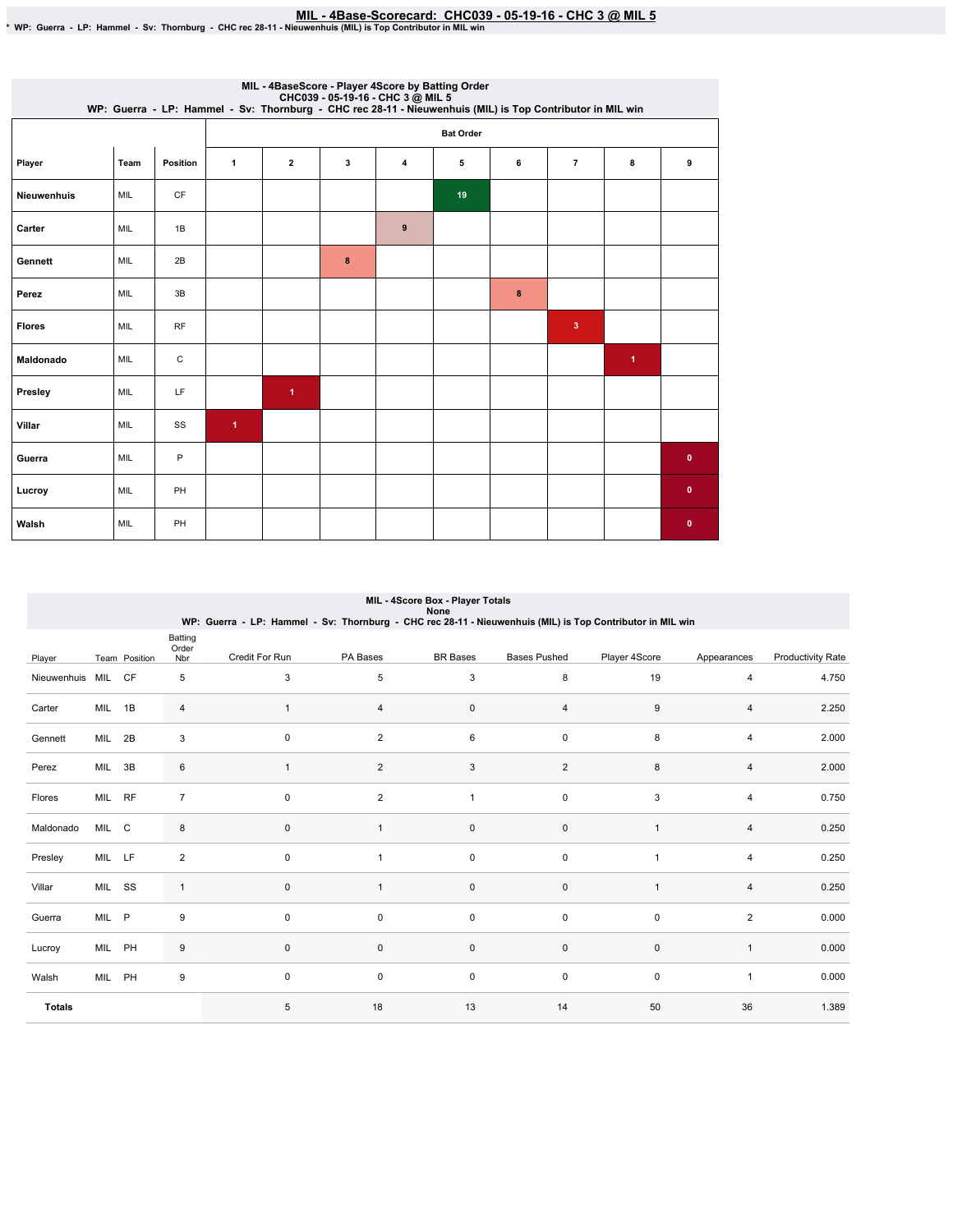### Bat Order | Player | Inning | PlayText | LOBStatus Credit For Run PA Bases BR Bases Bases Pushed Player 4Score 1 | Fowler 01 | HomeRun RF 03 9 05 K 07 7 09 9 ProdOut **Player Totals** 2 Heyward 01 K 03 1-3 05 3U 08 7 09 K **Player Totals** 3 Bryant 01 6-3 03 | Walk Left on 1st 06 K 08 | K **Player Totals** 4 Rizzo 01 | Walk Left on 1st 03 3U 06 K 08 | Walk Left on 3rd **Player Totals** 5 Zobrist 01 7 04 K 06 | Walk Left on 1st 08 7.Double Left on 2nd **Player Totals** 6 Soler 02 7.Double 04 7 06 5-4 08 K **Player Totals** 7 Russell 02 K 04 K 07 K 09 | Walk Left on 3rd **Player Totals** 8 Montero 02 7.Single +Out2nd-2-6 05 K 07 8.Triple +HomeWP **Player Totals** Montero-Hendricks 09 | Walk Left on 1st **Player Totals** 9 Hammel 02 K 05 9.Single Left on 1st **Player Totals** La Stella 07 K **Player Totals** Baez 09 K **Player Totals Grand Total** 1 4 0 4 9 0 0 0 0 0 0 0 0 0 0 0 0 0 0 0 0 0 0  $0 \qquad \qquad 0 \qquad \qquad 0 \qquad \qquad 1 \qquad \qquad 1$ 1  $\frac{1}{2}$   $\frac{10}{10}$ 0 0 0 0 0 0 0 0 0 0 0 0 0 0 0 0 0 0 0 0 0 0 0 0 0 0 0 0 0 0  $\overline{0}$   $\overline{0}$   $\overline{0}$   $\overline{0}$   $\overline{0}$   $\overline{0}$   $\overline{0}$ 0 0 0 0 0 0 0 0 0 1 0 0 0 0 0 0 0 0 0 0 0 0  $\begin{array}{ccc} \boxed{0} & \boxed{1} & \boxed{0} & \boxed{0} & \boxed{1} \end{array}$ 0 0 1 0 1 0 0 0 0 0 0 0 0 0 0 0 0 0 1 2 0 3 0 2 2 0 4 0 0 0 0 0 0 0 0 0 0 0 0 0 0 1 0 1  $0 \qquad \qquad 2 \qquad \qquad 0 \qquad \qquad 2 \qquad \qquad 4$  $\boxed{0}$   $\boxed{3}$   $\boxed{0}$   $\boxed{2}$   $\boxed{5}$  $0 \qquad \qquad 2 \qquad \qquad 2 \qquad \qquad 0 \qquad \qquad 4$ 0 0 0 0 0 0 0 0 0 0 0 0 0 0 0 0 0 0 0 2 2 0 4 0 0 0 0 0 0 0 0 0 0 0 0 0 0 0 0 0 0 0 1 2 0 3 0 1 2 0 3 1  $1$   $-1$   $2$   $3$ 0 0 0 0 0 0 1  $3$  1 0 5 2 4 0 2 8 0 1 0 1 2  $\boxed{0}$  1  $\boxed{0}$  1  $\boxed{1}$  2 0 0 0 0 0 0 0 0 0 1  $\Omega$  1 0 0  $\Omega$  1 0 0 0 0 0 0  $\overline{0}$   $\overline{0}$   $\overline{0}$   $\overline{0}$   $\overline{0}$   $\overline{0}$   $\overline{0}$ 0 0 0 0 0 0  $\overline{0}$   $\overline{0}$   $\overline{0}$   $\overline{0}$   $\overline{0}$   $\overline{0}$   $\overline{0}$ <u>3</u> 19 6 10 38 Detail by Bat Order/Player

## CHC - 4Base-Scorecard: CHC039 - 05-19-16 - CHC 3 @ MIL 5

\*WP:Guerra-LP:Hammel-Sv:Thornburg-CHCrec28-11-Nieuwenhuis(MIL)isTopContributorinMILwin